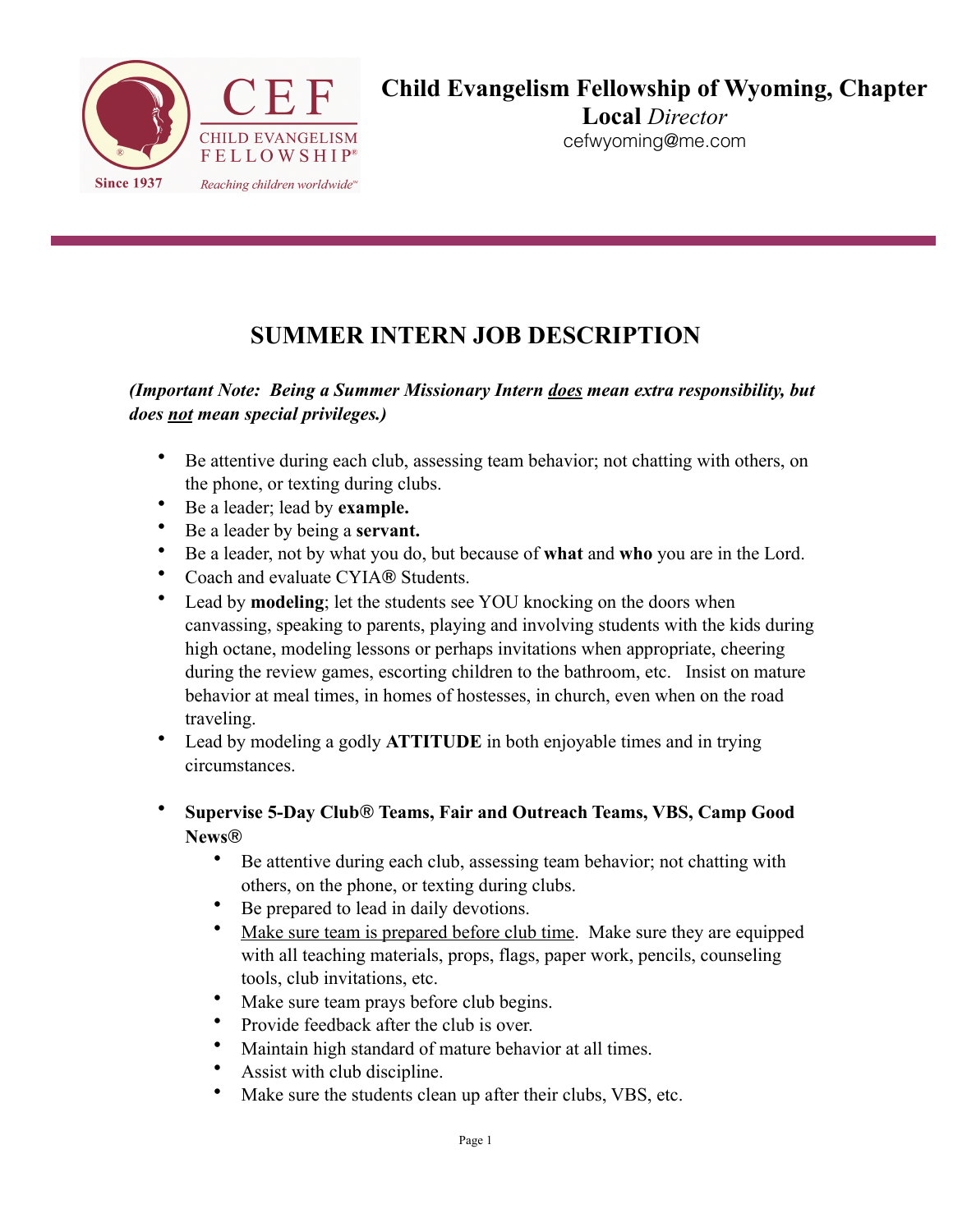- Take appropriate photos of the club and CYIA students that could be used for newsletters and promotion.
- See that all ministry records and missionary monies are turned into the CEF office promptly.
- Interns will be required to fulfill leadership roles and function as cabin staff in Camp Good News®.
- Be transparent. If you make mistakes, foolish decisions, or engage in sinful behavior, tell your Local Director.
- If 21 years of age, be prepared to safely transport students when needed. Follow all CEF rules for traveling with students; maintain all highway laws (**speed limit, no texting, no talking on phone, etc).**
- Learn from your director and help in all aspects of the ministry:
	- Schedule and coordinate 5-Day Clubs®, make phone calls.
	- Assist with reference checks for the Child Protection Policy compliance.
	- Prepare mailings for camp, CYIA, and newsletters. Check up on students to make sure they are sending Thank You Notes and communicating with their donors. Interns are expected to enforce rules, encourage students, and deal with conflicts forthright.
	- Interns must be ready to give their testimony, to promote the ministry of CYIA and CEF® in churches or other appropriate settings, even to recruit CYIA students in coordination with their local director.
- Prayerfully and responsibly cultivate your **Prayer and Financial Support Team,** faithfully completing the tasks expected of all CYIA Employees. (These tasks are numerated below)
- In a deeper way, you as an intern are expected to maintain a close walk with the Lord by having daily devotions of your own, and living a godly example before the Lord and the students.
- *Be aware of and avoid any conceivable dangers to children, students, and yourself!*
- *Report to your Local Director anything you see that you think at all inappropriate or out of line, whether in reference to students, peers, children, parents, hosts and hostesses, your supervisors, etc! Don't make independent judgment calls in matters that could compromise Child Protection, your reputation, the reputation of CEF*®*, or the safety of children. Discuss this matter thoroughly with your Local Director!*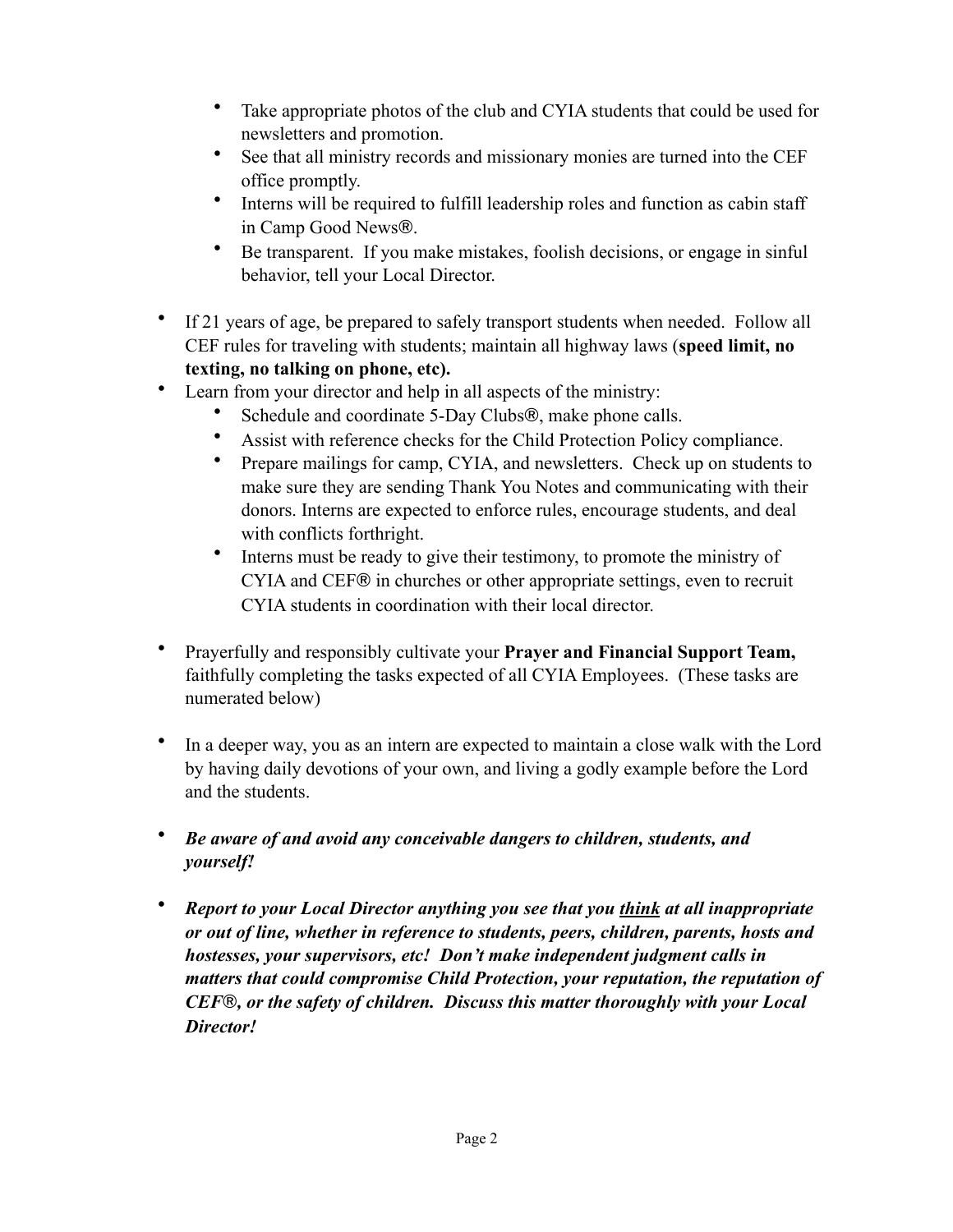

### **Child Evangelism Fellowship of Wyoming, Chapter**

*Local Director Chapter contact information*

# **INTERN SUMMER EMPLOYEE AGREEMENT**

By signing this agreement I agree to do the following:

- 1. I will provide a minimum of 50 names and addresses for mailings to the local director by **April 15.** My support letters will be in the mail by **April 15.**
- 2. Share my need for support personally with my pastor or Missions Chairperson by **April 15.**
- 3. Share my need personally with 3 possible donors by **May 1 .**
- 4. If finances are below my targeted goal, I will make efforts to raise my support through phone calls or personal visits.
- 5. I will send thank you notes to each prayer partner and donor immediately upon receipt of their donation.
- 6. I will provide prayer requests and ministry news updates and needs to each donor. Missionaries are encouraged to send updates with each "Thank You" note.
- 7. I agree to be available for at least the 9 weeks (though I may choose to do 10) of active ministry, in addition to attending 2 training weeks.
- 8. I must pay for the same Training Fee asked of the CYIA Students.
- 9. As I am expected to work during the two weeks of training, I will be paid for those two weeks.
- 10. If I am hired through the State Office, I agree to have no other jobs during the weeks of employment with CEF.
- 11. I will agree to be ready to give my testimony and promote my CEF job with any church requesting that I do so.
- 12. I agree to abide by CEF's rules and guidelines at all times when working for CEF.

As I intend to work hours with CEF this summer, I understand that my support goal for the summer is \$\_\_\_\_\_\_.

| Missionary Signature | Date |
|----------------------|------|
| Local CEF            |      |
| Director             | Date |
| Parent or Guardian   | Date |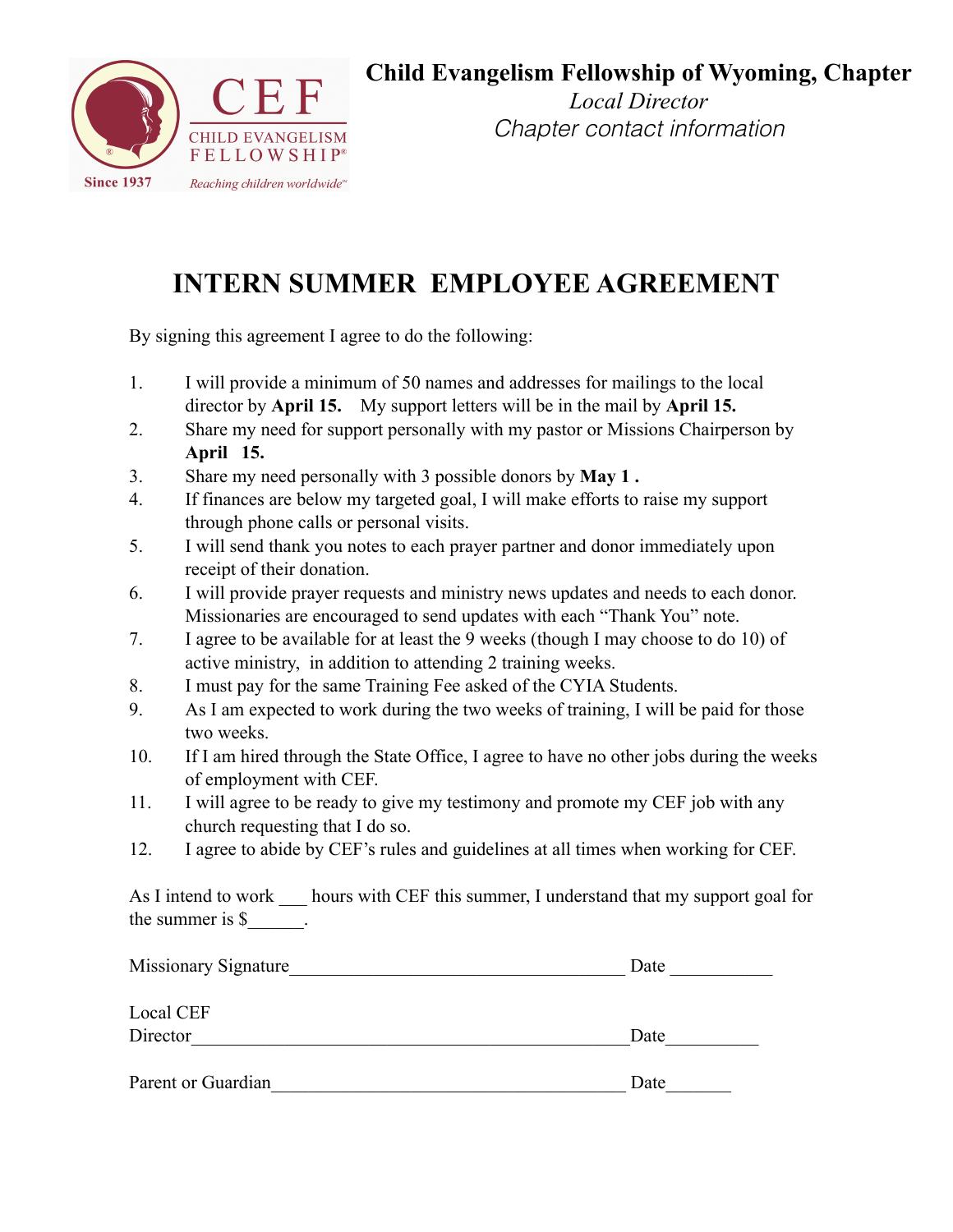

Dear Friend,

 I have been accepted to work with Child Evangelism Fellowship® of Wyoming as a **Summer Missionary Intern** in aiding in the supervision of missionaries in the state. This activity will include evaluating, supervising and transporting teaching teams of young people as they teach boys and girls in 5-Day Clubs®, Vacation Bible Schools, Day Camp and counseling in Camp Good News®. I believe this experience will provide me with leadership skills and broader insight into missions for future service. I believe my former experience with CEF as a Christian Youth In Action® teen has prepared me for this next level in ministry.

 Child Evangelism Fellowship® is a faith mission depending on God to call a ministry team dedicated to meeting the prayer and financial needs of CEF's Summer Intern ministry. Would you be willing to support my ministry with your financial support? Each one who partners financially is also asked to **pray** for my spiritual preparation and financial support. CEF® has established an account for the summer missionary intern's support. Funds designated for this account must be postmarked **August 1st** or earlier. Donations designated to this account that are postmarked August 2 or later will be carried over to the next year's summer missionary account. If possible, it will be helpful to receive donations prior to the start of the summer to enable budgeting of support.

All gifts are tax deductible when they are made payable to:

#### **Child Evangelism Fellowship of Wyoming, \_\_\_\_\_\_\_\_\_\_\_\_\_\_\_\_ Chapter Chapter address:**

Please use the enclosed "Return Contribution Tracking Record" and return envelope.

My deepest thanks to you for your prayerful consideration of this exciting endeavor to serve once again in the CEF ministry of Wyoming. May God bless you richly as we partner together to reach the children of Wyoming with the Gospel of Jesus Christ.

Sincerely,

CYIA Summer Intern